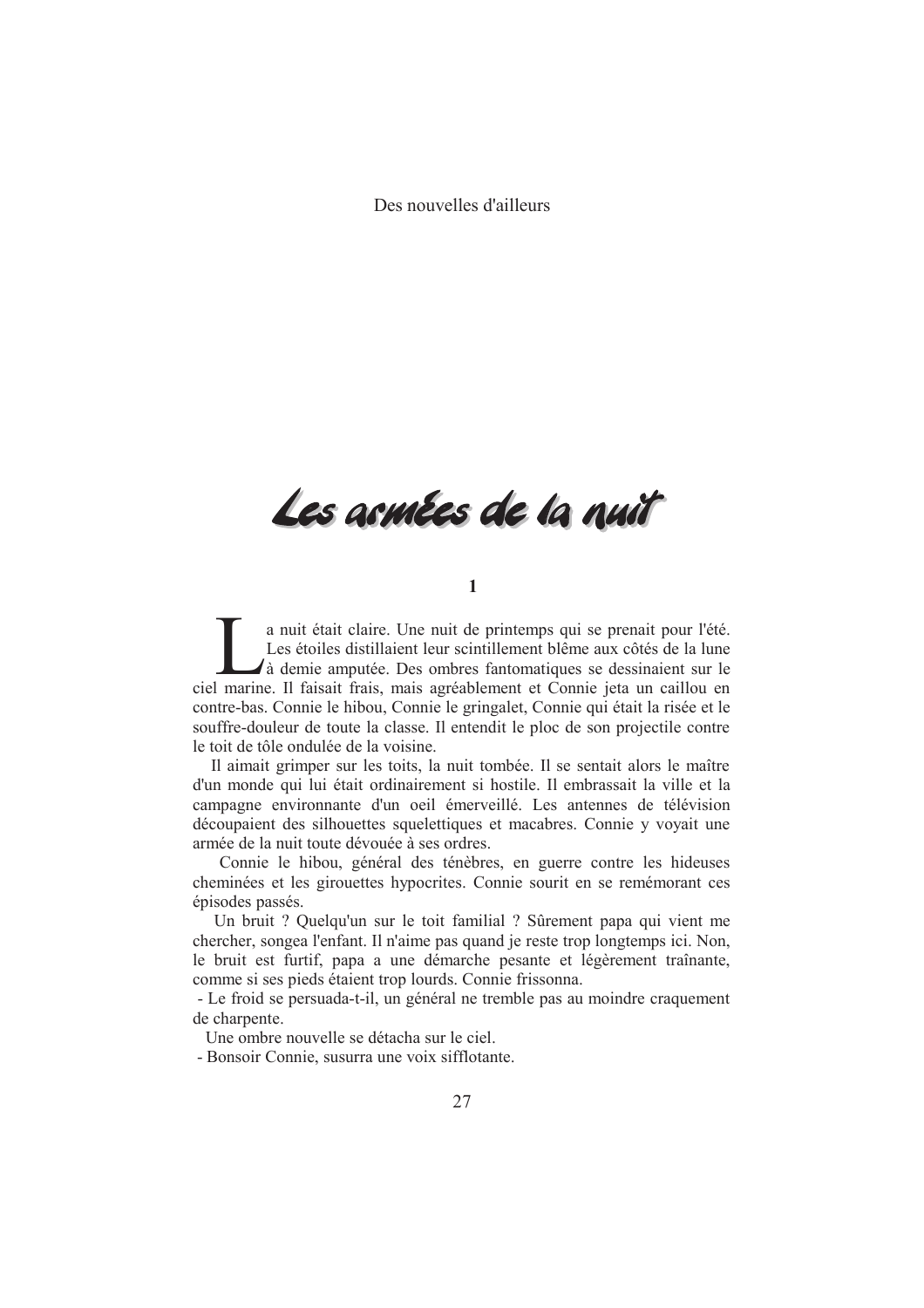## Dominik Vallet

- Bonsoir... monsieur, vous me connaissez ?

- Qui et non, mais je t'observe depuis un long moment déjà, dit l'inconnu tout en se rapprochant.

- Ou'est-ce que vous me voulez ?

- Discuter Connie, t'en apprendre sur moi et connaître tous les mystères que *i'ignore.* 

- Mais je suis... si petit !

- Tant mieux, cela te dispensera peut-être de la méfiance, des préjugés et des à-priori endémiques de tes aînés.

L'inconnu était proche maintenant, sa tête semblait bizarre. Son nez était un peu trop plat, ses yeux trop ronds, sa bouche trop petite et il n'avait pas de cheveux. Pas même la couronne qui ceinturait le crâne de son père.

- Vous êtes un envoyé de la nuit?

- Si on veut Connie. En fait, je ne suis pas de cette planète.

- Un extra-terrestre ? Un vrai de vrai, pas comme à la télé alors avec le petit doigt tout raide, s'enflamma l'enfant. Puis il se renfrogna :

- Vous ne venez pas envahir la Terre, parce que mon papa connaît très bien les gendarmes et ça ne se passerait pas comme ca.

- N'ait aucune crainte, nous sommes là pour établir un premier contact avec les tiens. Nous avons pensé qu'un enfant serait moins effrayé par une telle révélation. Surtout toi Connie qui défie le royaume des cheminées aussi héroïquement.

Connie se redressa fièrement ·

- Je n'ai jamais peur mentit-il, même pas quand Harold me frappe à la récréation.

- C'est bien Connie. Parle-moi un peu de la Terre.

L'enfant rajusta son pyjama, se gratta le crâne et commença :

- La Terre est une planète formidable, ma préférée même. Encore que j'aime bien aussi celle de Yoda avec tous ses marécages. Il y a la télé, les livres sur les animaux nocturnes et les énormes gâteaux au chocolat que me fait ma mère. Elle est très jolie aussi ma maman. Tu devrais la voir... Au fait, comment tu t'appelles ?

- Je crois que tu n'arriverais pas à prononcer mon nom, alors appelle-moi : le visiteur de la nuit.

- D'accord visiteur, mais de toute façon, tu ne plairais pas à ma maman, tu n'as pas assez de cheveux. Elle le dit toujours à mon papa.

- Dis-voir Connie, il n'y a donc aucun problème sur ta merveilleuse planète ? Toutes les mamans sont jolies et toutes les personnes gentilles ?

- Oh non, bien sûr ! Il y a Harold, c'est un sacré problème, mais maman dit que c'est parce que son père boit qu'il est comme ça. Alors, je ne dis rien.

- Pourquoi boit-il son père à Harold?

- Papa dit que c'est parce qu'il a perdu son travail. C'est normal, y a des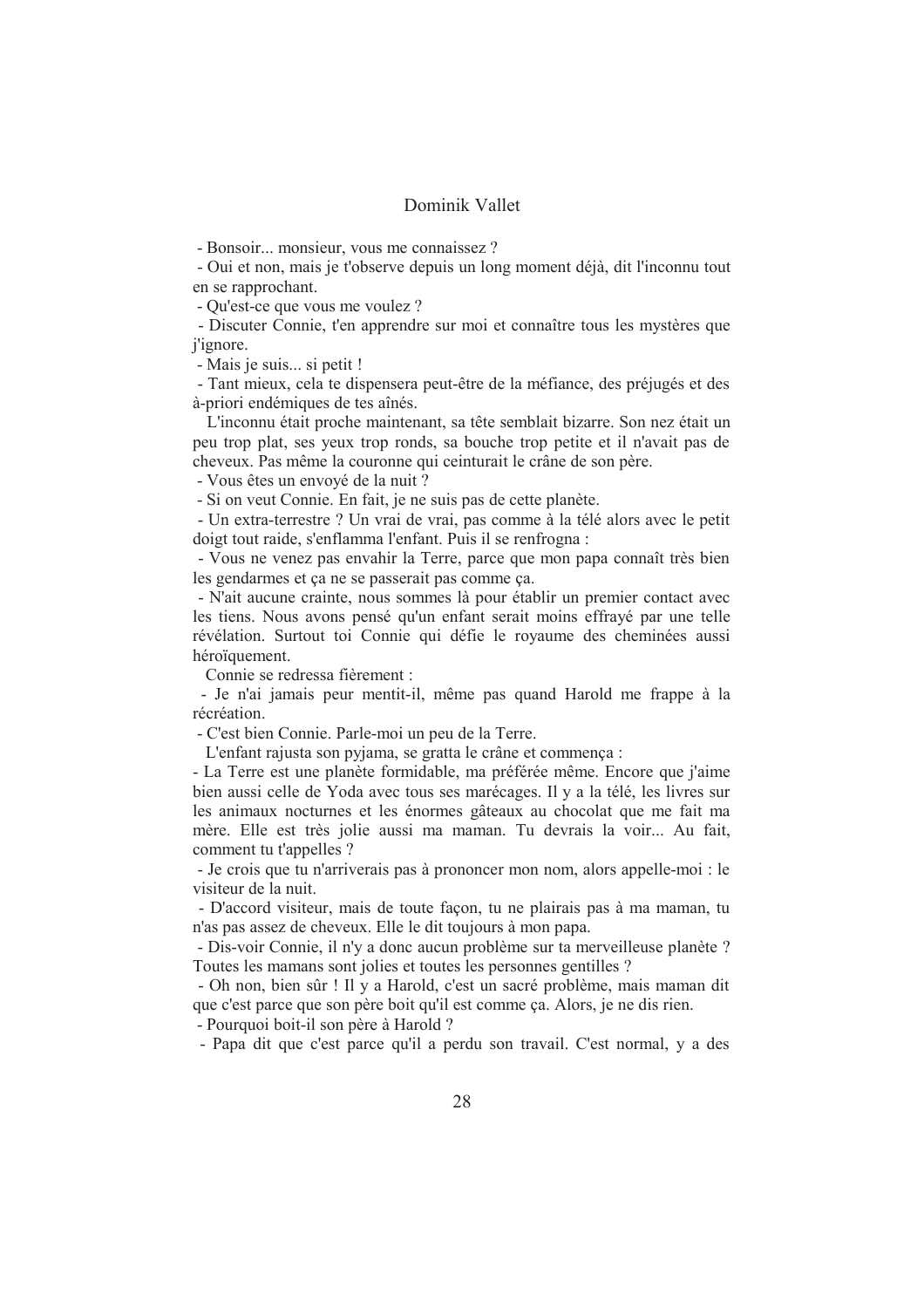## Des nouvelles d'ailleurs

machines partout maintenant qu'y prenne le boulot des papas. Alors ils se mettent à boire. D'ailleurs papa il répète toujours que c'est à cause des machines que le temps se détraque. Il parle de gaz cartonique ou quelque chose dans ce genre qui serait en trop dans l'air. Seulement maman elle répond que les machines, c'est les hommes qui les ont construites. Donc tous ca, c'est à cause des hommes. Elle est pas bête ma maman, hein?

- Ta maman m'a l'air formidable Connie.

- Oui, je l'aime beaucoup. Si tous les hommes s'aimaient autant que je l'aime, il y aurait moins de guerre sur Terre. Papa, il crie souvent parce qu'à cause des nouvelles armes de guerre, ce sont des millions de gens qui sont tués chaque année, mais tonton Georges lui y prétend que c'est bien car on est trop nombreux et que ca fait moins de chômage. Moi, je croie comme maman, que la guerre c'est la faute des hommes qui ne s'aiment pas. Comme les hommes y sont méchants, ils fabriquent des armes plus fortes pour tuer tous les gens qu'ils n'aiment pas. Avec mes armées de la nuit, je ne tue personne au moins.

- Tous les hommes sont donc si mauvais.

- Je suis petit, vous savez, mais j'écoute ce que disent les grandes personnes et j'ai entendu que notre immeuble y se fissure parce que les bâtisseurs y ont voulu faire des économies à la construction pour avoir plus d'argent pour eux. Mon père prétend que tous les humains sont comme ça. Moi, je ne sais pas vraiment, je n'en connais pas beaucoup, dans ma classe, on n'est que 38, mais Harold, je sais qu'il est méchant. Les autres garçons l'aident à me taper tandis que les filles, elles rigolent. Je ne connais pas beaucoup de monde, mais ceux que je connais, y sont méchants, sauf maman bien entendu.

- En arrivant, nous avons remarqué une énorme percée dans votre couche d'ozone, tu sais quelque chose à ce sujet ?

Connie se gratta la hanche avant de relever son pyjama jusqu'au nombril :

- Ben, à la télé, on dit que c'est à cause des frigos et des bombes à laque, mais maman, elle dit que c'est parce que ça coûterait trop cher de faire réellement quelque chose pour ca. D'après elle, les hommes sont tous trop... cutides, enfin, ils veulent tous plein d'argent. C'est pour ça qu'ils tuent et maltraitent les animaux. Il y a quatre ans, je suis allé au zoo. Il y avait un vieux lion sale et puant, le guide a dit que c'était le dernier sur Terre. Il est mort maintenant, comme les éléphants et les rhinocéros, des méchants hommes les ont tués.

- Tu sais, je crois que peux faire quelque chose. Tu veux que nous résolvions ces problèmes Connie?

- Oh oui, ce serait chouette visiteur de la nuit, maman ne serait plus jamais triste comme ca!

- Plus jamais. Promis.

L'inconnu s'éloigna silencieusement. Connie entendit un chat miauler à la lune. Une chauve-souris sillonna la voûte céleste en zig-zagant. Une buse se posa sur une cheminée dans un grand battement d'ailes. Un criquet chantait